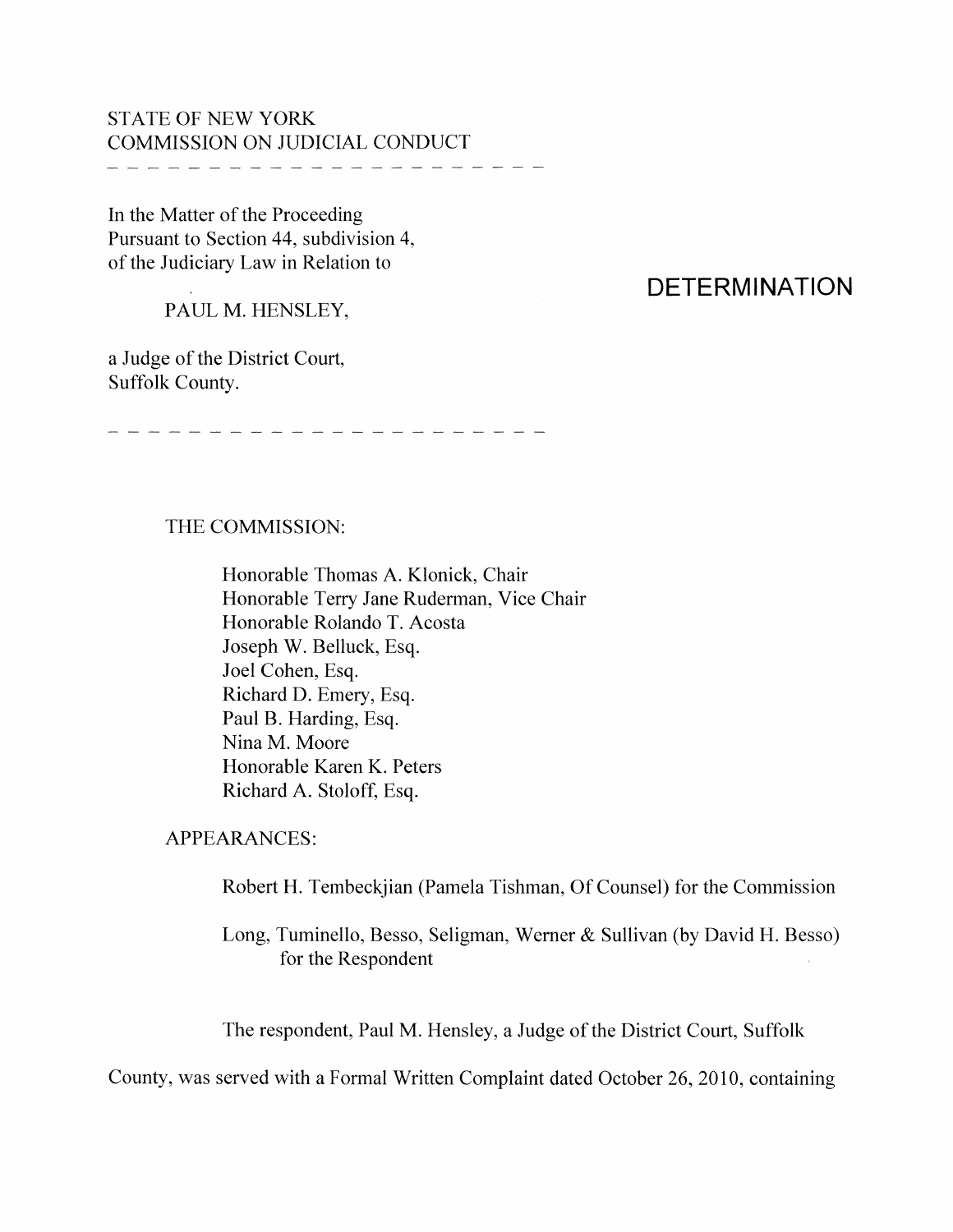one charge. The Formal Written Complaint alleged that respondent attended and participated in unlawful, for-profit poker games. Respondent filed an amended Answer dated May 16, 201l.

On June 5, 2012, the Administrator, respondent's counsel and respondent entered into an Agreed Statement of Facts pursuant to Judiciary Law  $\S 44(5)$ , stipulating that the Commission make its determination based upon the agreed facts, recommending that respondent be censured and waiving further submissions and oral argument. The Commission had rejected an earlier Agreed Statement.

On June 14, 2012, the Commission accepted the Agreed Statement and made the following determination.

1. Respondent has been a Judge of the District Court, Suffolk County, since 2002. His current term expires on December 31, 2014. He was admitted to the practice of law in New York in 1987.

2. During 2008, respondent was an announced candidate for the position of District Court Judge and was actively campaigning for that position.

3. From August 13, 2008, to November 5, 2008, respondent attended and/or participated in numerous for-profit poker games called "Texas Hold 'Em" held at a facility owned and operated by the Fraternal Order of Eagles ("FOE") in Northport, New York.

4. Respondent is a member of the FOE but has never been an officer or otherwise managed its business affairs. It was well known mnong the membership that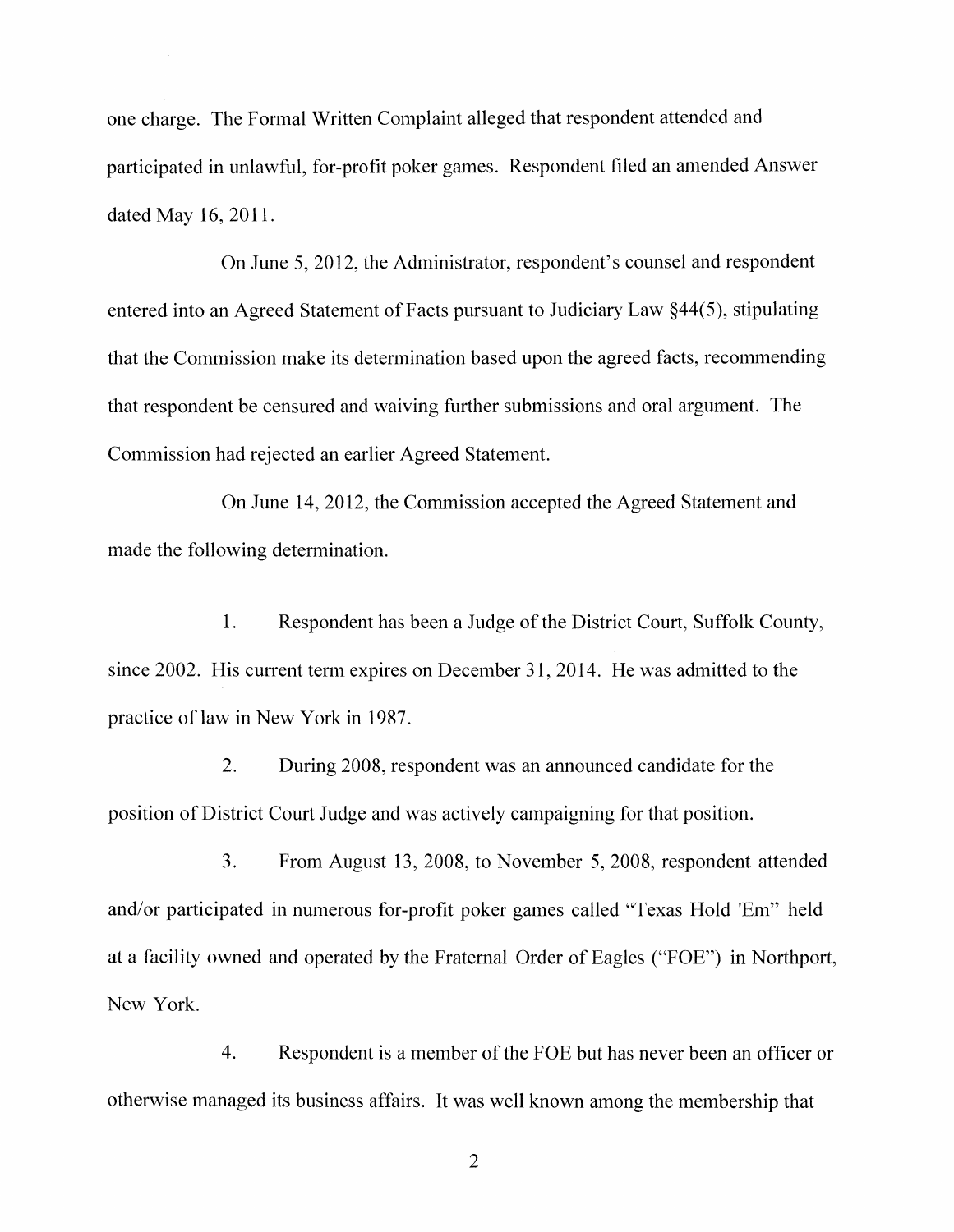respondent was a judge.

5. From August 13, 2008, to November 5, 2008, the FOE rented its facility on Wednesday evenings, for \$300 per time, to an individual named Frank Servidio, who organized and hosted the poker games on those evenings. On the nights that respondent attended, card games were usually taking place at one or two tables, with a dealer at each table provided by the host. In such games, it is called "raking the pot" when the dealer takes money from the ante or "pot" for the benefit of the "house" or host/organizer.

6. There were tournament games, in which players paid entry fees of \$120, and the evening's top three or four winners were awarded prizes ranging from \$300 to \$1250, depending on the number of participants. There were also "cash" games," in which participants at the table played against each other for individual stakes, with a minimum buy-in of \$200.

7. The players included members of the FOE and their guests, or guests of Mr. Servidio, the host. Among the players in attendance on one or more occasions was a Suffolk County police officer.

8. While it is a crime under the New York State Penal Law to advance or profit from unlawful gambling activity, and to run  $(A)$  a for-profit game in which the dealer "rakes the pot" for the benefit of the "house" or (B) a tournament game where all the entry fees are not paid out in prizes to the players, it is not unlawful to attend gambling events, or to participate as a player.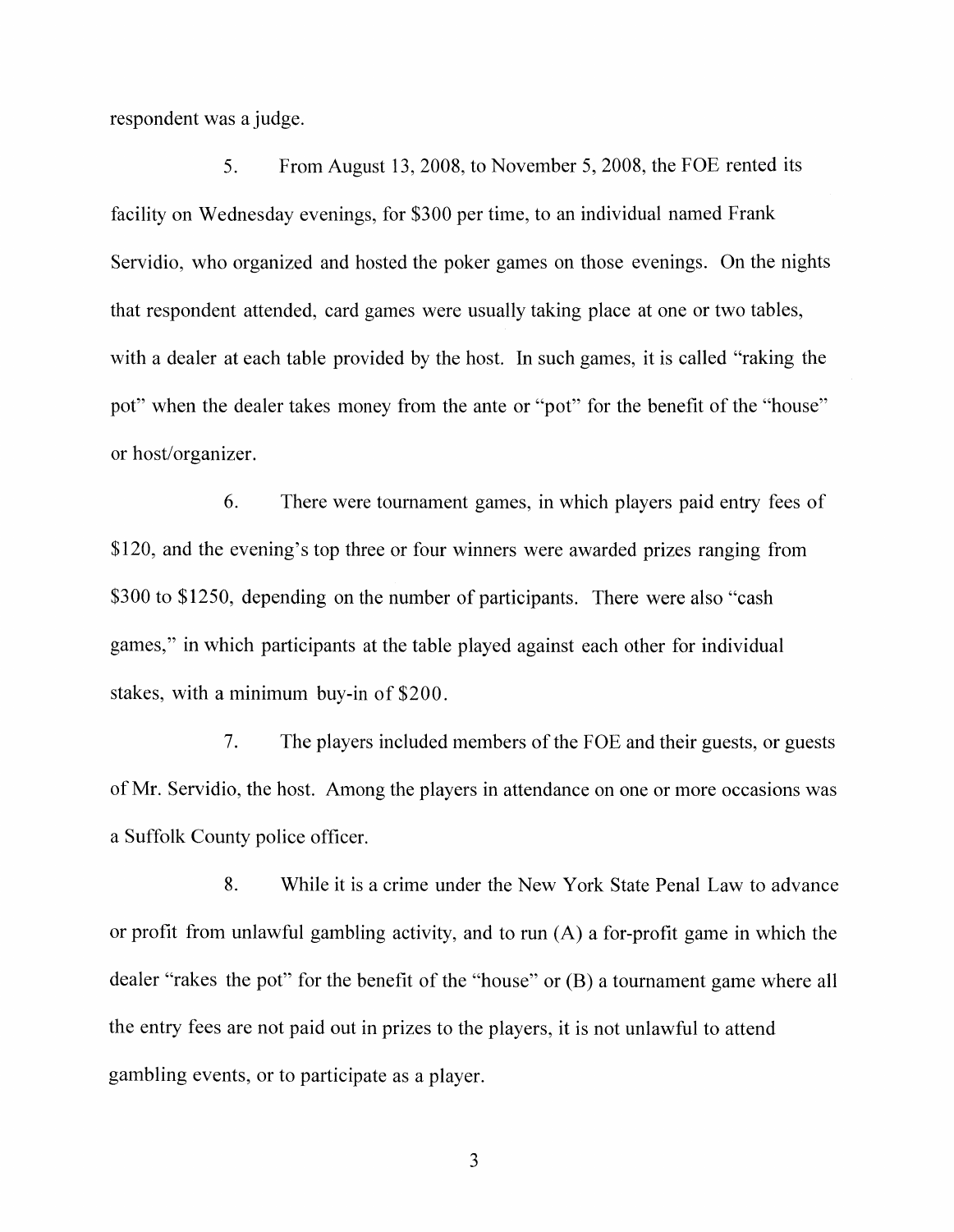9. On August 13, 2008, respondent participated in a for-profit tournament card game at the FOE. The total amount of the prizes paid out was less than the amount of entry fees collected from the players; the remaining funds were kept by the "house." Respondent understood that a cash game was scheduled to start later; however, respondent left the premises prior to the start of the cash game.

1O. On August 20, 2008, respondent participated in a for-profit tournament card game at the FOE and observed prizes being paid to tournament winners from the pot. The total amount of prizes paid out was less than the amount of entry fees collected from the players; the remaining funds were kept by the "house."

11. On September 10, 2008, respondent attended for-profit cash card games at the FOE during which the dealer "raked the pot," but respondent did not play in such games.

12. Between October 1 and 8, 2008, respondent learned from other card players at the FOE that a Suffolk County police sergeant had come to the facility to investigate a complaint regarding an illegal Texas Hold 'Em poker game and noise. Respondent had not been there at the time. No arrests were made, and no additional action was taken.

13. On October 8, 2008, respondent went to the FOE to play cards. Smoking is not permitted inside the facility. Respondent did not observe anyone smoking cigarettes or marijuana inside or outside the FOE. However, on prior occasions he thought it possible that when some players stepped outside for a break, some may have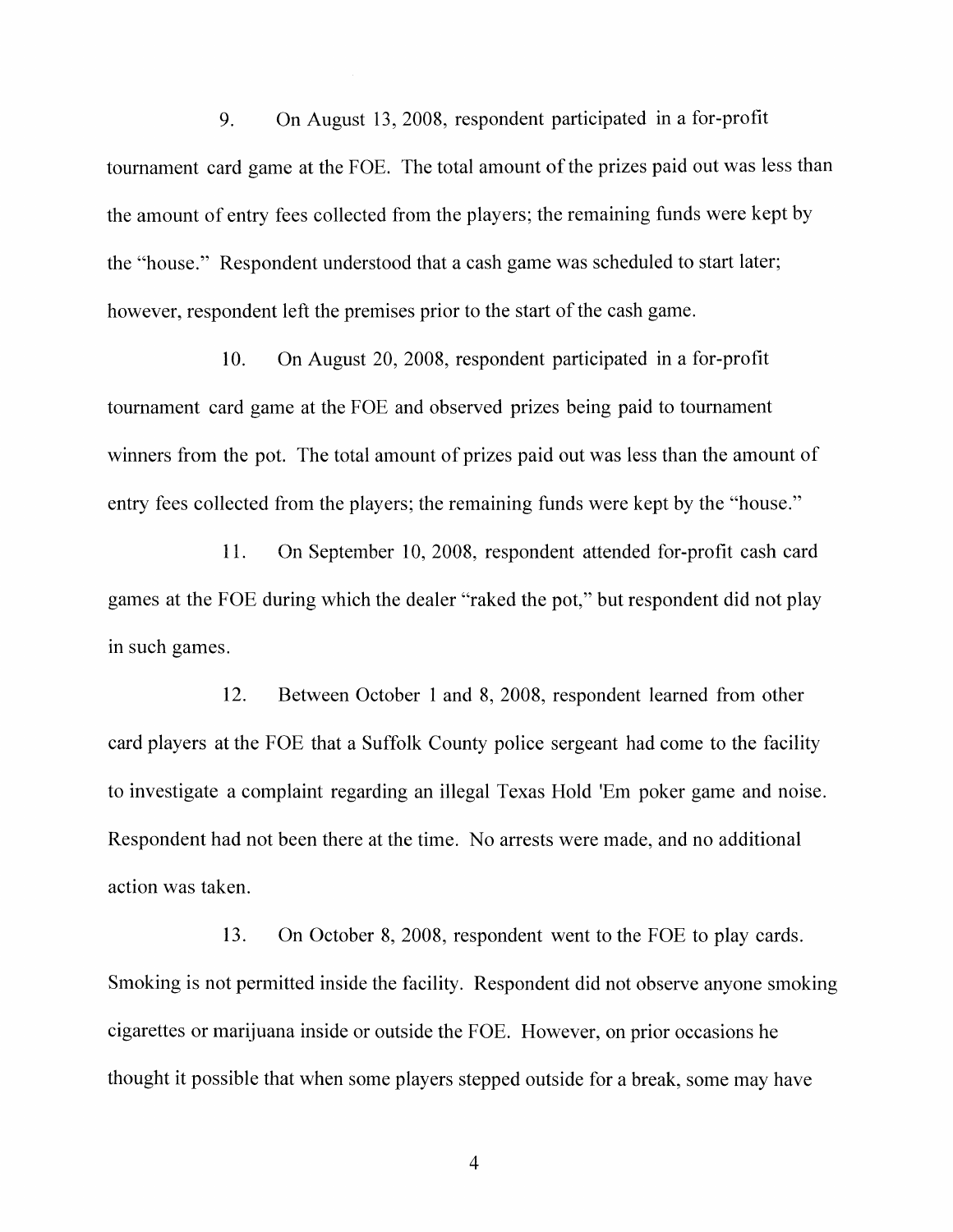smoked marijuana.

14. In the course of conversation on October 8, 2008, during and between card games, respondent and other players commented on the possibility that the police would return to the FOE one day. In that context, respondent said it would be a good idea to "get rid of your pot," to which one player responded, "I don't have any," to which respondent replied, "I'm not suggesting you do."

15. On October 22,2008, respondent attended for-profit cash card games at the FOE during which the dealer "raked the pot," but respondent did not play in such games.

16. On November 5, 2008, respondent arrived at the FOE at approximately 11 :45 PM, to celebrate his having been re-elected to District Court the day before. Respondent had been at other election celebrations earlier in the evening, including one at the local Knights of Columbus and one at his campaign manager's home.

17 . Approximately eight other men were present, with a congratulatory ice cream cake in honor of respondent's re-election.

18. Although others may have been playing poker before respondent arrived, respondent himself did not play. About ten minutes after respondent arrived at the FOE, before the celebratory cake was eaten, four officers from the Suffolk County Police Department arrived and executed a search warrant of the premises.

19. At least some of the officers in attendance already knew respondent was a judge. In response to police officer inquiries that all in attendance identify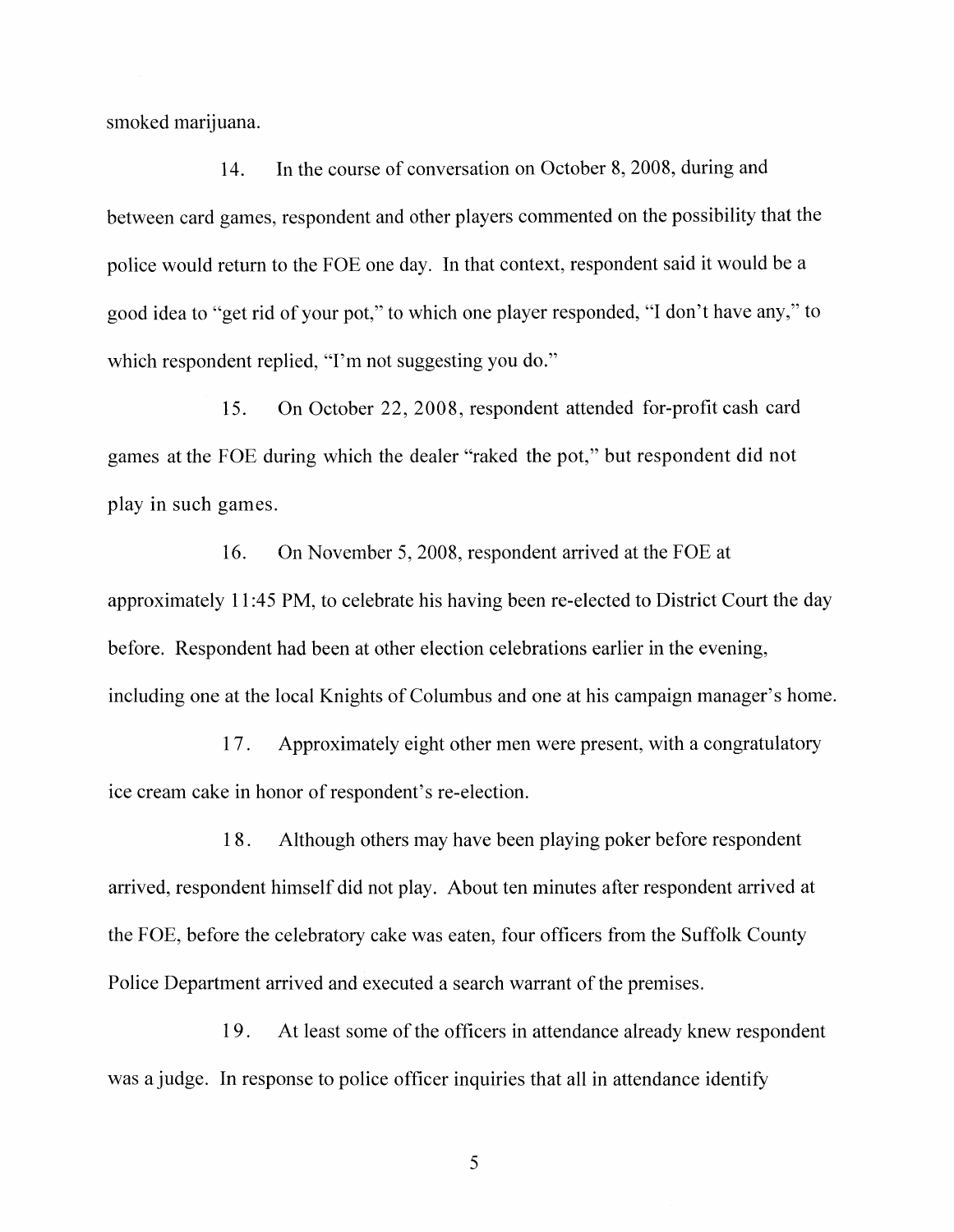themselves and produce identification, respondent showed Detective Anthony Schwartz his New York State Driver's license and judicial identification card. Respondent also asked to speak to the "person in charge" and was directed to Lieutenant William Madigan.

20. Respondent and Lieutenant Madigan spoke in the kitchen of the FOE. Referring to the celebratory cake, respondent said he had been re-elected to the bench the day before, was at the FOE to celebrate, and had not played in any card games that night.

2 1. Lieutenant Madigan asked respondent if he would be conducting any arraignments that might eventuate from the search warrant then being executed at the FOE. Respondent responded that he was not assigned to arraignments.

22. Lieutenant Madigan asked respondent who was running the gaming tables, and respondent said he did not know because he only just arrived, but the Lieutenant could find out by determining who was sitting in the dealer's chair at each table. Respondent did not know whether one or two tables had been in use for poker before his arrival. Respondent said he knew that many of the people in attendance were members of the FOE. $<sup>1</sup>$ </sup>

23. While the police on the scene were talking to other players, respondent was approached by a man whom he recognized as a card player from previous

 $\frac{1}{1}$  The Administrator withdraws that portion of the Formal Written Complaint alleging that respondent made false statements to the police.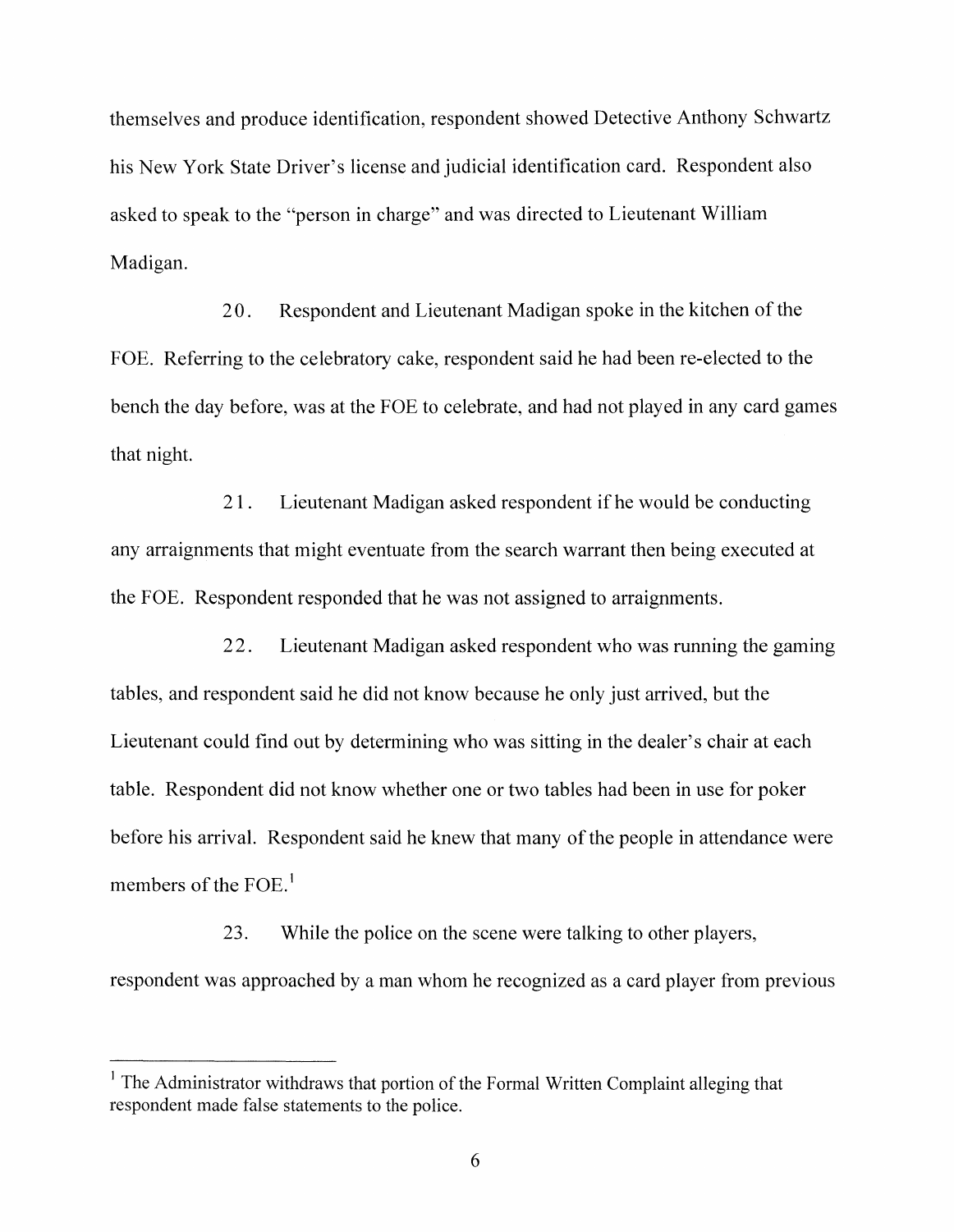visits to the FOE. Unknown to respondent, the man was an undercover police officer. The man asked what respondent would do if the police asked him questions, and respondent said that he did not want to make a statement.

24. Frank Servidio, the host, was arrested and charged with gamblingrelated offenses. The charges were eventually disposed of on consent of the District Attorney with an Adjournment in Contemplation of Dismissal and were dismissed on July 23, 2009.

25. Neither respondent nor any of the other players were arrested or charged with any offenses. The police did not accord respondent special consideration or otherwise treat him differently than any of the other players at the FOE.

#### Additional Factors

26. Respondent's participation in the poker games did not violate any law, and he was not arrested or charged with a crime.

27. Respondent recognizes that his participation in for-profit tournament games and presence at for-profit cash games was inconsistent with his role as a judge and his obligation to respect and comply with the law, because he was voluntarily in the presence of those who *were* violating the law by operating such games. He acknowledges that, at least, he should have left the premises upon observing that illegal games were taking place.

28. Respondent is extremely remorseful and assures the Commission that such lapses in judgment will not recur. Respondent avers that he has not attended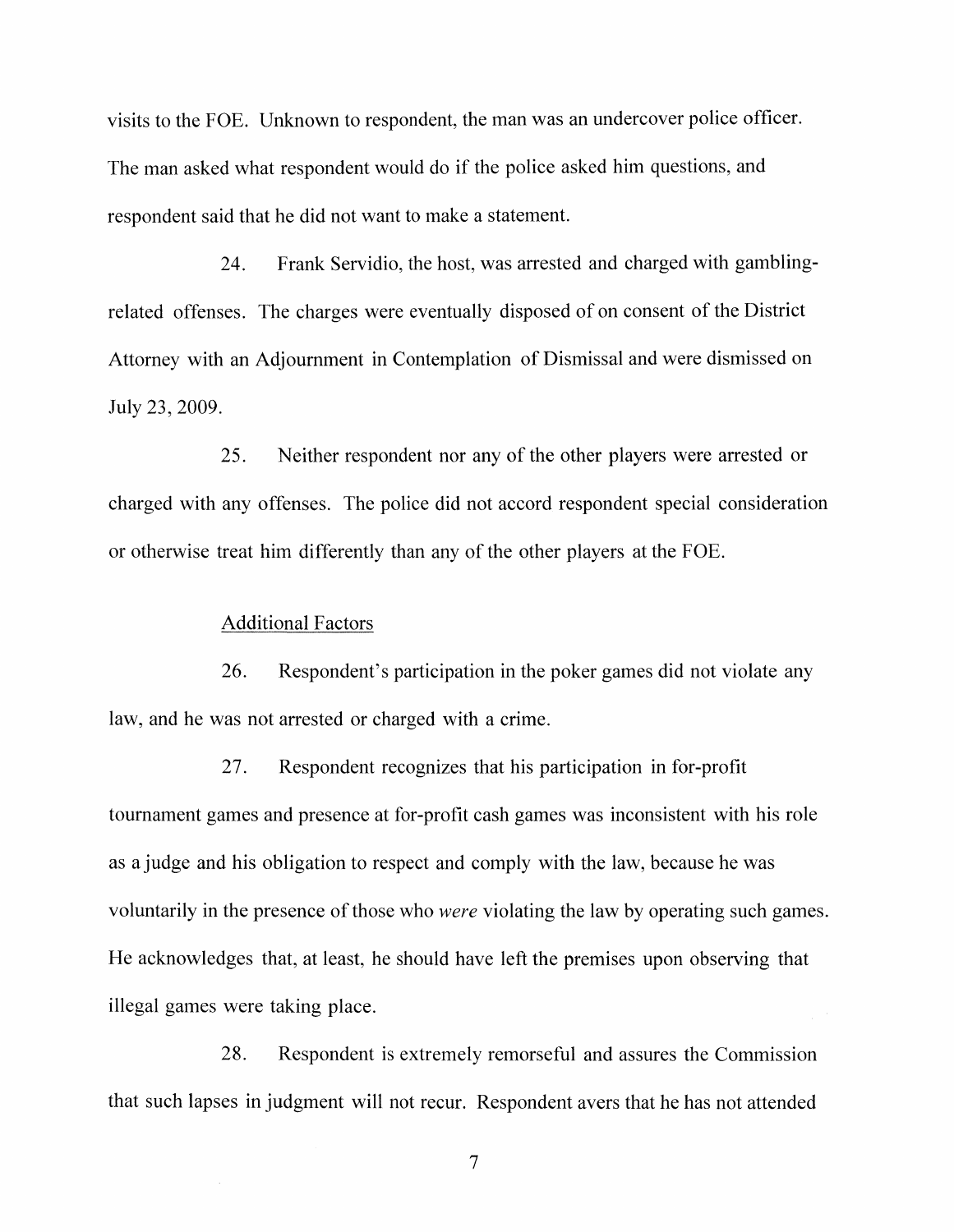any gambling tournaments or similar events since November 5, 2008.

29. Respondent has never before been disciplined by the Commission.

30. Respondent has submitted significant evidence of his good

character.

Upon the foregoing findings of fact, the Commission concludes as a matter of law that respondent violated Sections 100.1,  $100.2(A)$ ,  $100.2(C)$ ,  $100.4(A)(2)$  and  $100.4(A)(3)$  of the Rules Governing Judicial Conduct ("Rules") and should be disciplined for cause, pursuant to Article 6, Section 22, subdivision a, of the New York State Constitution and Section 44, subdivision 1, of the Judiciary Law. Charge I of the Formal Written Complaint is sustained, and respondent's misconduct is established.

Both on and off the bench, judges "are held to higher standards of conduct than members of the public at large and...relatively slight improprieties subject the judiciary as a whole to public criticism and rebuke" *(Aldrich* v *State Comm. on Judicial Conduct,* 58 NY2d 279, 283 [1983]). As the Court of Appeals has stated:

> Standards of conduct on a plane much higher than for those of society as a whole, must be observed by judicial officers so that the integrity and independence of the judiciary will be preserved. A Judge must conduct his everyday affairs in a manner beyond reproach. Any conduct, on or off the Bench, inconsistent with proper judicial demeanor subjects the judiciary as a whole to disrespect and impairs the usefulness of the individual Judge to carry out his or her constitutionally mandated function....

*Matter ofKuehnel* v. *State Comm. on Judicial Conduct,* 49 NY2d 465,469 (1980); *see,*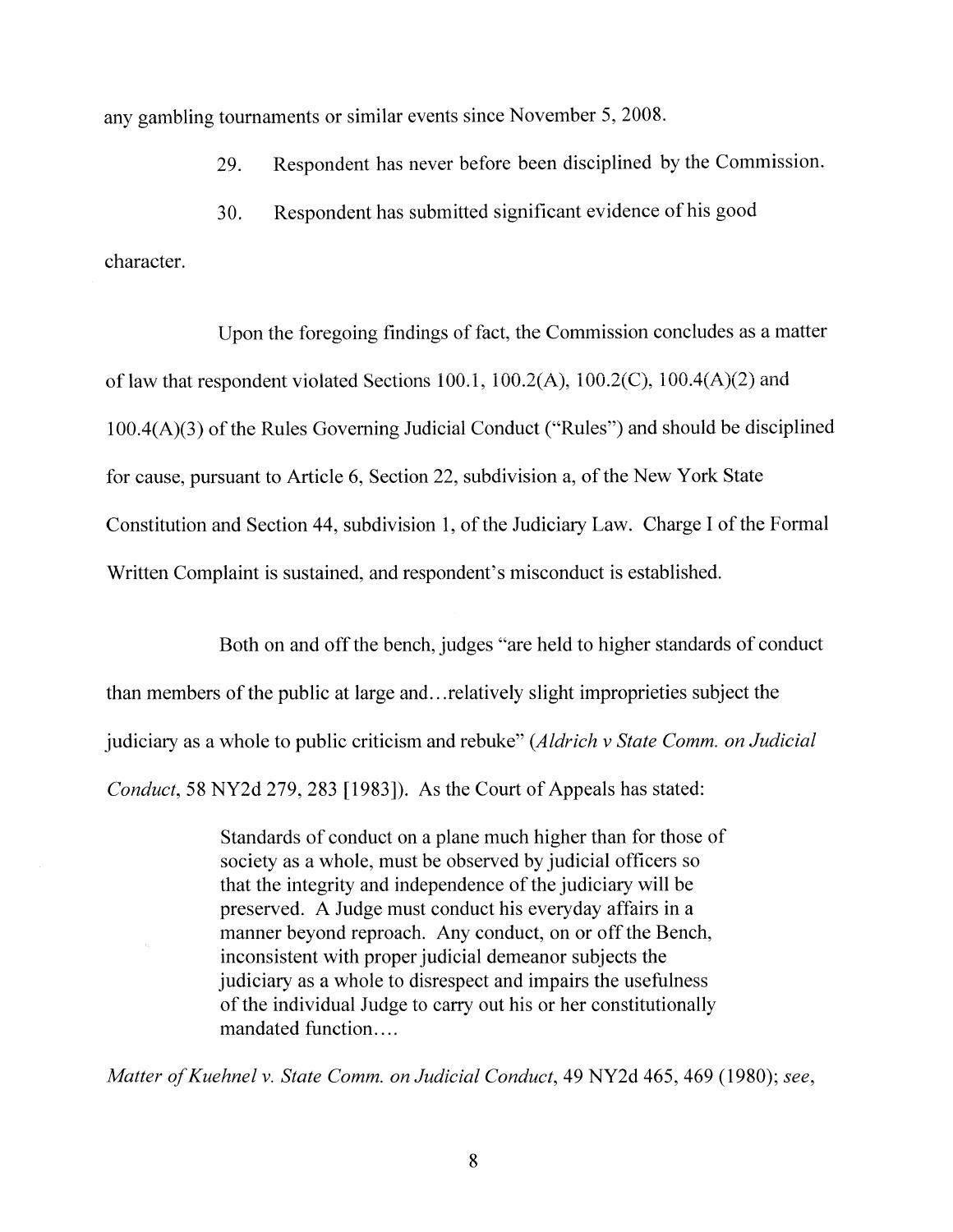Rules §§lOO.l, lOO.2(A). Under the facts presented in this record, respondent's participation as a player in unlawful, for-profit poker games violated these standards and reflects adversely on the judiciary as a whole.

While it has been stipulated that respondent's involvement in gambling activities as a player did not violate the law, the person or persons who ran and profited from the games were engaging in criminal conduct, as respondent should have recognized.<sup>2</sup> Thus, respondent and the other players who participated in the poker games made it possible for the crimes to occur. Significantly, even after learning that a police sergeant had come to the premises to investigate a complaint about the poker games, respondent continued to attend the games. This reckless behavior showed extremely poor judgment. Moreover, since respondent's judicial status was well known at the facility, his presence at and participation in the games gave his judicial imprimatur to this unlawful activity.

Respondent compounded his misconduct by his behavior when the police arrived to execute a search warrant and arrested the individual who organized and hosted the event. During these events, respondent made two gratuitous references to his judicial status, conveying an appearance that he was asserting his judicial position to obtain special treatment. Initially, when asked for identification, he identified himself as a judge by providing his judicial identification card while asking to speak to someone ""in

<sup>&</sup>lt;sup>2</sup> It is unlawful for a person to "knowingly advance[ ] or profit[ ] from unlawful gambling activity" (Penal Law §225.05 [Promoting Gambling in the Second Degree, a Class A misdemeanor]).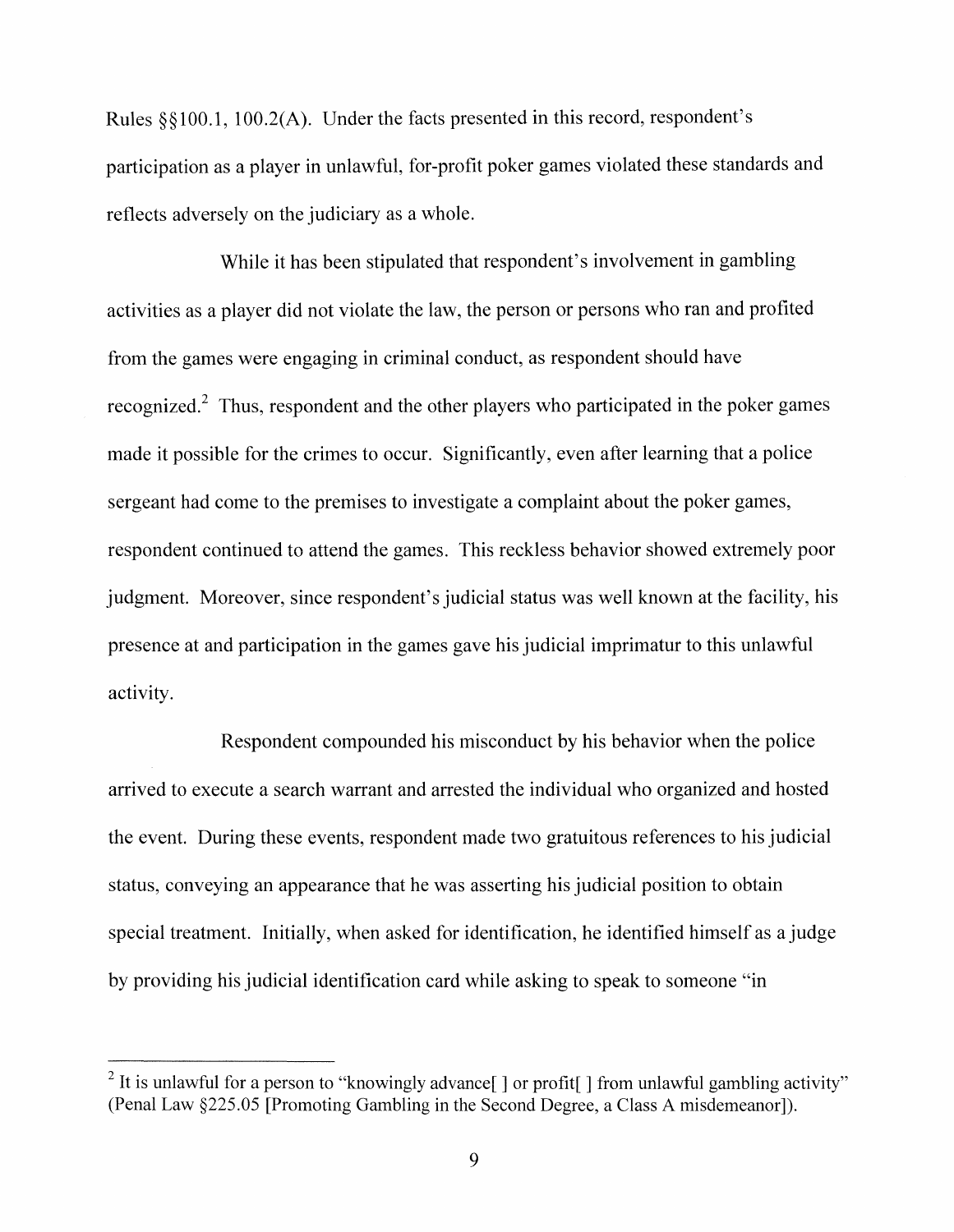charge." Then, after being directed to another officer, he again referred to his judicial office, volunteering that he had just been re-elected to the bench. By interjecting his judicial status into the incident, respondent conveyed an appearance that he was seeking special consideration because of his judicial office. *See Matter of Werner*, 2003 Annual Report 198 (during a traffic stop, judge gave the officer his judicial ID, which was an improper assertion of his judicial status). In addition, by advising another player (an undercover officer) that he did not want to make a statement to the police, respondent gave legal advice to one of the participants in the incident, which was, in itself, inconsistent with his role as a judge.

In its totality, respondent's conduct showed insensitivity to the high ethical standards incumbent on judges and detracts from the dignity of judicial office. Such conduct affects public confidence in the integrity of the judiciary (Rules,  $\S$ §100.4[A][2], [3]), even though it is unrelated to respondent's perfonnance on the bench. *See, Matter of Miller*, 1997 Annual Report 108 (judge harassed her former boyfriend by sending numerous anonymous, malicious mailings); *Matter of Kelso*, 61 NY2d 82, 84 (1984) (judge's misconduct as an attorney warranted discipline notwithstanding that it was "unrelated, either directly or peripherally, to [his] judicial position").

In considering the appropriate sanction, we note that respondent has no previous disciplinary record, is remorseful and has acknowledged that his conduct was inconsistent with his obligations as a judge.